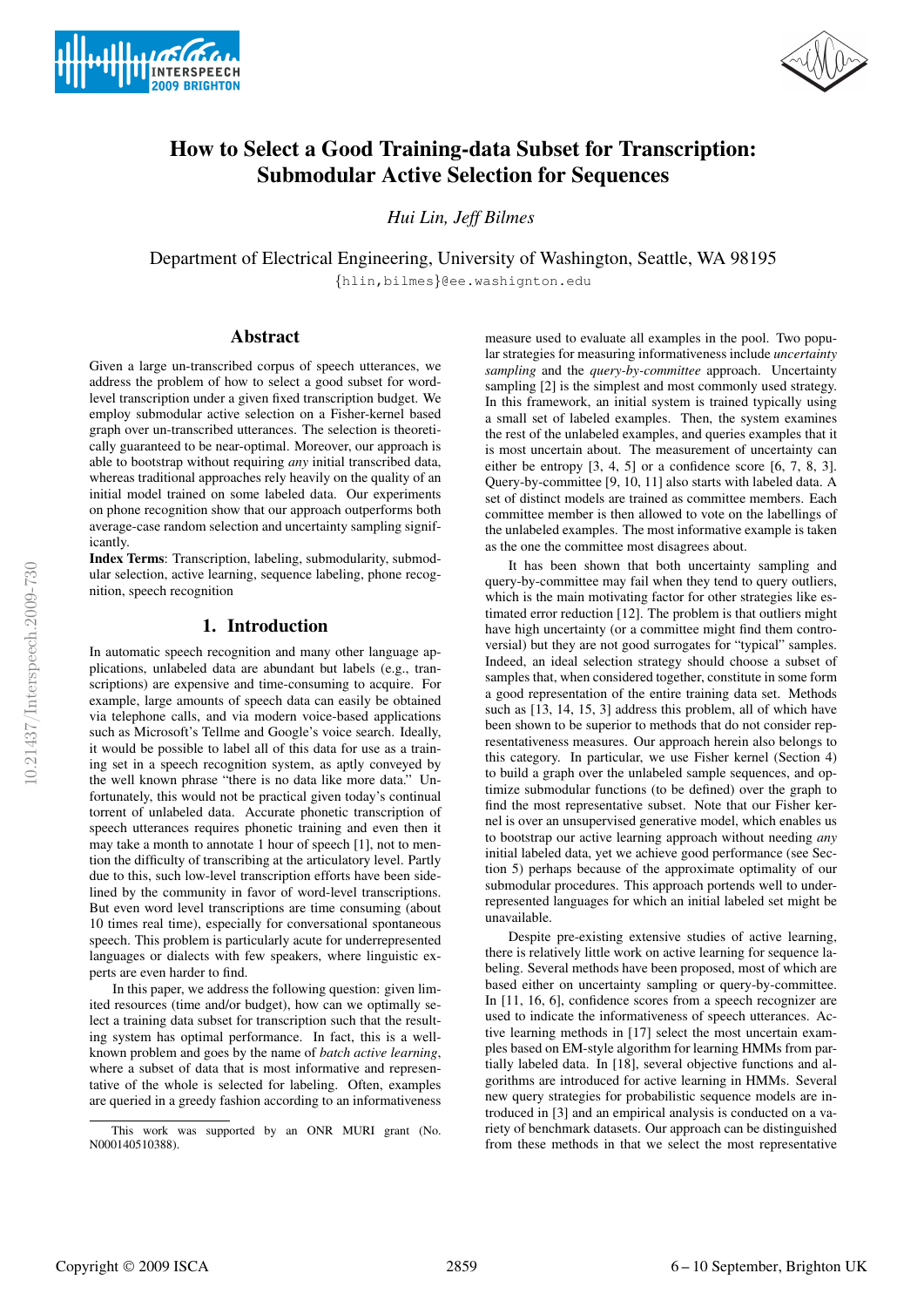subset in a *submodular* framework, where submodularity theoretically guarantees that the selection problem can be solved efficiently and near-optimally (see Section 2, Theorem 1 and Theorem 2). Submodularity has already been successfully used in active learning tasks. Robust submodular observation selection is explored in [19]. In [15], the authors relate Fisher information matrices to submodular functions so that the optimization can be done efficiently and effectively. To the best of our knowledge, our approach is the first work that incorporates submodularity for active learning in sequence labeling tasks such as speech recognition.

## 2. Background

#### 2.1. Submodularity

Consider a set function  $z: 2^V \to \mathbb{R}$ , which maps subsets  $S \subseteq$ V of a finite set V to real numbers. Intuitively, V is the set of all unlabeled utterances, and the function  $z(\cdot)$  scores the quality of any chosen subset.  $z(\cdot)$  is called *submodular*[20] if for any  $S, T \subseteq V$ ,

$$
z(S \cup T) + z(S \cap T) \le z(S) + z(T) \tag{1}
$$

An equivalent condition for submodularity is the property of diminishing returns. That is for any  $R \subseteq S \subseteq V$  and  $s \in V$ ,

$$
z(S \cup \{s\}) - z(S) \le z(R \cup \{s\}) - z(R) \tag{2}
$$

Intuitively, this means that adding an element s helps at least as much as if we add it to a smaller set  $R$  than if we add it to the superset S. Submodularity is the discrete analog of convexity [20]. As convexity makes continuous functions more amenable to optimization, submodularity plays an essential role in combinatorial optimization. Common submodular functions appear in many important settings including graph-cut [21], set covering [22], and facility location problems [23].

#### 2.2. Submodular Selection

We want to select a good subset  $S$  of training data  $V$  that maximizes some objective function, such that the size of  $S$  is no larger than  $K$  (our budget). That is, we wish to compute:

$$
\max_{S \subseteq V} \{ z(S) : |S| \le K \} \tag{3}
$$

While NP hard, this problem can be approximately solved using a simple greedy forward-selection algorithm. The algorithm starts with  $S = \emptyset$ , and iteratively adds the element  $s \in V \setminus S$ that maximally increases the objective function value, i.e.,

$$
s = \operatorname{argmax}_{s \in V \backslash S} z(S \cup \{s\}) \tag{4}
$$

until  $|S| = K$ . Actually, when  $z(\cdot)$  is a nondecreasing and normalized submodular set function, this simple greedy algorithm performs near-optimally as guaranteed by the following theorems.

Theorem 1. Nemhauser et al. 1978 [24]*. If submodular function*  $z(\cdot)$  *satisfies: i) nondecreasing: for all*  $S_1 \subseteq S_2 \subseteq V$ *,*  $z(S_1) \leq z(S_2)$ ; *ii*) normalized:  $z(\emptyset) = 0$ , then the set  $S_G^*$ *obtained by the greedy algorithm is no worse than a constant fraction*  $(1 - 1/e)$  *away from the optimal value, i.e.,* 

$$
z(S_G^*) \ge \left(1 - \frac{1}{e}\right) \max_{S \subseteq V: |S| \le K} z(S)
$$

The greedy algorithm, moreover, is likely to be the best we can do in polynomial time, unless  $P = NP$ .

Theorem 2. Feige 1998 [22] *Unless P=NP, there is no polynomial-time algorithm that guarantees a solution* S <sup>∗</sup> *with*

$$
z(S^*) \ge (1 - 1/e + \epsilon) \max_{|S| \le K} z(S), \epsilon > 0
$$
 (5)

### 3. Submodular Selection

Batch active learning problems are often cast as a data subset selection, where the active learner can ask for the labels of the subset of data of size within budget, and that is most likely to yield the most accurate classifier. Problem (3) can also be viewed as a data selection problem. Suppose we have a set of unlabeled training examples  $V = \{1, 2, ..., N\}$ , where certain pairs  $(i, j)$  are similar and the similarity of i and j is measured by a nonnegative value  $w_{i,j}$ . We can represent the unlabeled data using a graph  $G = (V, E)$ , with nonnegative weights  $w_{i,j}$ associated with each edge  $(i, j)$ . The data selection problem is to find a subset  $S$  that is most representative of the whole set V, given the constraint  $|S| \leq K$ . To measure how "representative"  $S$  is of the whole set  $V$ , we introduce several submodular set functions.

#### 3.1. Submodular Set Functions

Our first objective is the uncapacitated facility location function [23]:

Facility location: 
$$
z_1(S) = \sum_{i \in V} \max_{j \in S} w_{i,j}
$$
 (6)

It measures the similarity of  $S$  to the whole set  $V$ . We can also measure the similarity of  $S$  to the remainder, i.e., the graph cut function:

Graph cut: 
$$
z_2(S) = \sum_{i \in V \setminus S} \sum_{j \in S} w_{i,j}
$$
 (7)

Both of these functions are submodular as seen by verifying inequality 2 (proof omitted due to space limitations).

In order to apply Theorem 1, the objective function should also satisfy the nondecreasing property. Obviously, the facility location objective function is nondecreasing since  $w_{i,j} \geq 0$ . For the graph cut objective, the increment of adding  $k$  into  $S$  is

$$
z_2(S \cup \{k\}) - z_2(S) = \sum_{i \in V \setminus S} w_{i,k} - \sum_{j \in S \cup \{k\}} w_{k,j}
$$

which is not always nonnegative. Fortunately, the proof of Theorem 1 does not use the monotone property for all possible sets [24][19, page 58]. The graph cut can also meet the conditions for Theorem 1 if  $|S| \ll |V|$ , which is usually the case in applications where we have a large amount of data but only limited resources for labeling.

With the above objectives, we can use the greedy algorithm to solve the data selection problem efficiently and nearoptimally. The greedy algorithm for submodular data selection with the facility location objective is described in Algorithm 1, where  $\rho_i = \max_{i \in S} w_{i,j}$  is updated to optimize the running of the algorithm. The graph-cut objective algorithm is similar and is omitted to conserve space.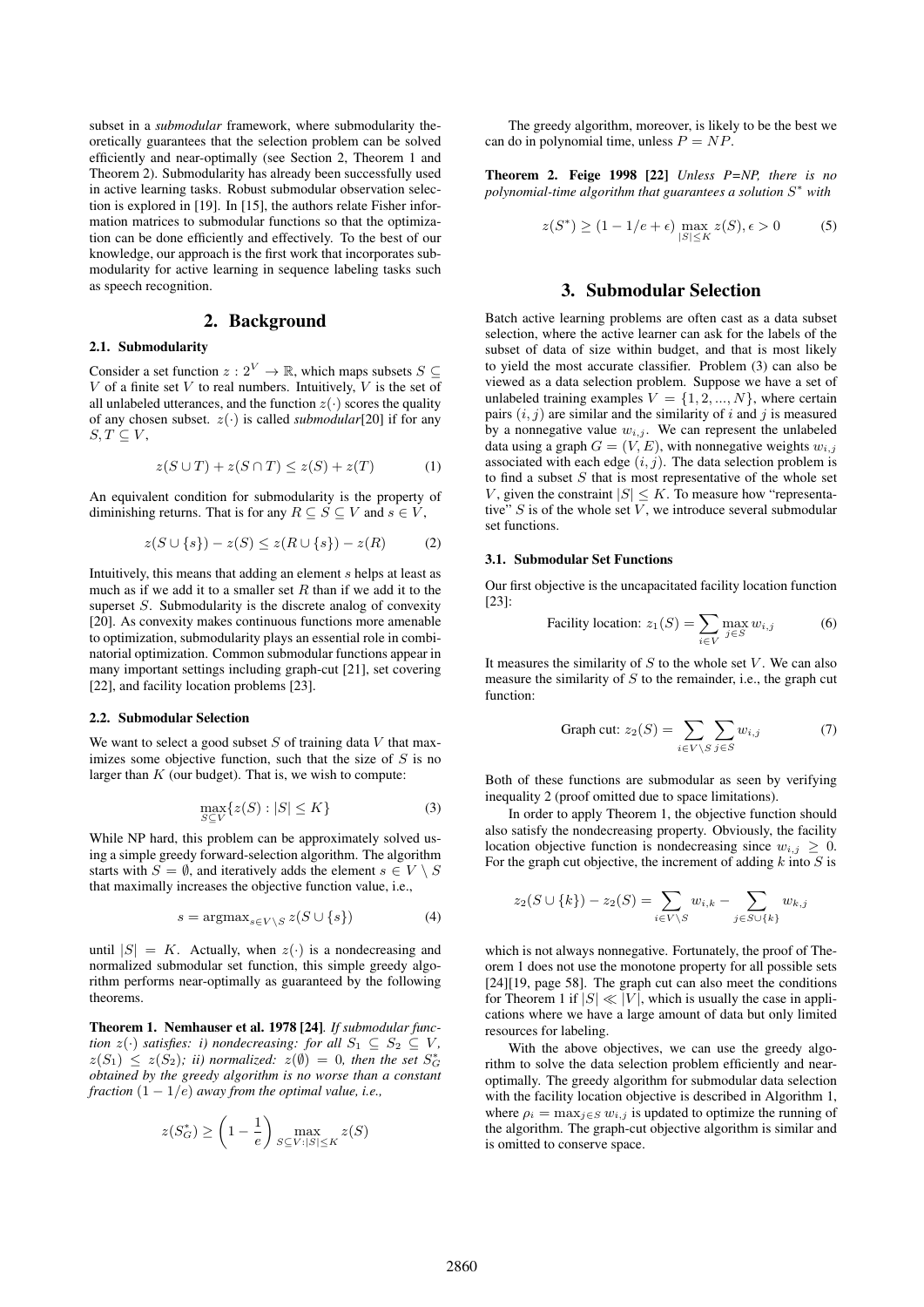Algorithm 1 Greedy algorithm for facility location objective

- 1: **Input**:  $G = (V, E)$  with weights  $w_{i,j}$  on edge  $(i, j)$ ; K: the number of examples to be selected 2: Initialization:  $S = \emptyset$ ,  $\rho_i = 0$ ,  $i = 1, ..., N$  where  $N =$
- $|V|$
- 3: while  $|S| \leq K$  do<br>4:  $k^* = \arg \max_k$
- 4:  $k^* = \arg \max_{k \in V \setminus S} \sum_{i \in V, (i,k) \in E} (\max \{\rho_i, w_{i,k}\} \rho_i)$
- 5:  $S = S \cup \{k^*\}$
- 6: for all  $i \in V$  do <br>7:  $\alpha_i = \max_{\alpha_i} \{ \alpha_i \}$
- 7:  $\rho_i = \max \{\rho_i, w_{i,k^*}\}$ <br>8: **end for** end for
- 9: end while

# 4. Fisher Kernel

We express the pairwise "similarity" between the utterances i and j in terms of kernel function  $\kappa(i, j)$  so that  $w_{i,j}$  =  $\kappa(i, j)$ . Since the examples are sequences with possibly different lengths, we use the Fisher kernel [25], which is applicable to variable length sequences. Consider a generative model (e.g., a hidden Markov models, or more generally, a dynamic Bayesian network (DBN)) with parameters  $\theta$  that models the generation process of the sequence. Denote  $X_i = (x_{i,1}, \ldots, x_{i,T_i})$  as the  $\tilde{i}$ <sup>th</sup> feature sequence with length  $T_i$ . Then a fixed length vector, known as the Fisher score, can be extracted as:

$$
U_i = \frac{\partial}{\partial \theta} \log p(X_i | \theta)
$$
 (8)

Each component of  $U_i$  is a derivative of the log-likelihood score for the sequence  $X_i$  with respect to a particular parameter – the Fisher score is thus a vector having the same length as the number of parameters  $\theta$ . The computation of gradients in Eq. 8 in the context of DBNs is described in detail in [26].

Given Fisher scores, different sequences with different lengths may be represented by fixed-length vectors, so we can easily define several Fisher kernel functions to measure pairwise similarity, e.g., cosine similarity, radial-basis function (RBF) kernel similarity, or as shown below, the negative  $\ell_1$  similarity:

Negative 
$$
\ell_1
$$
 norm:  $\kappa(i, j) = -||U_i - U_j||_1$  (9)

The generative model that is used to generate the Fisher score may contain several types of parameters (i.e., discrete conditional probability tables and continuous Gaussian parameters), and the values associated with different types of parameters may have quite different numeric dynamic ranges. In order to reduce the heterogeneity within the Fisher score vector, all our experiments apply the following global variance normalization to produce the final Fisher score vectors  $U_i'$ :

$$
U_i' = (\mathbf{diag}(\Sigma))^{-\frac{1}{2}} \cdot (U_i - \bar{U}) \tag{10}
$$

where 
$$
\overline{U} = \frac{1}{N} \sum_{i=1}^{N} U_i
$$
 and  $\Sigma = \frac{1}{N} \sum_{i=1}^{N} (U_i - \overline{U})^T (U_i - \overline{U})$ 

# 5. Experiments

We evaluated our methods on a phone recognition task using the TIMIT corpus. Random selection was used as a baseline. Specifically, we randomly take  $p\%$  of the TIMIT training set, where  $p = 2.5, 5, 10, 20, 30, 40, 50, 60, 70, 80, 90$ . For each subset, a 3-state context-independent (CI) hidden Markov model (HMM) (implemented as a DBN) was trained for each of the 48 phones. The number of Gaussian components in the



Figure 1: Relative improvements over the average phone error rate of random selection. No initial model scenario.

Gaussian mixture model (GMM) was optimized according to the amount of training data available. The 48 phones were then mapped down to 39 phones for scoring purposes following standard practice [27]. Recognition was performed using standard Viterbi search without a phonetic language model (a language model was not used here to emphasize the acoustic modeling performance, and since this speeds up experimental turnaround time by avoiding tedious language model scaling and penalty parameter tuning when large random selection experiments are performed). 100 trials of random selection experiments were performed for each of the percentage numbers above. The average phone error rates (PER) were calculated and used as baseline. The standard deviation was around 0.01 for small  $p$  and about  $0.005$  for larger  $p$ . Apart from the data selection strategy, experiments on uncertainty sampling and submodular selection followed exactly the same setups as random selection.

Uncertainty sampling and submodular selection were evaluated under two scenarios. The first scenario we considered is when there is no initial model available. In this scenario, uncertainty sampling would typically randomly select a small portion of the unlabeled data to label, and then train an initial model using these randomly selected data. We did the following: a) randomly select  $\alpha$ % of the training data, acquire the labels and train an initial model; b) use the learned model to predict the unlabeled data, select the  $M$  most uncertain samples for labelling; c) retrain the model using all labeled data. If the number of labeled samples reaches the target amount, stop, else go to step b). We used  $\alpha = 1$  and  $M = 100$  in the experiments, and the average per-frame log-likelihood was used as the uncertainty measurement.

For our submodular selection method, HMMs with 16 component GMMs were obtained by unsupervised training using all the unlabeled data. This model was used as the generative model for the Fisher score using gmtkKernel, a GMTK [28] DBN implementation of Fisher kernels. The negative  $\ell_1$ norm was used to construct the graph (we also tested other measures which had similar results). The relative PER improvements over the average of the 100 random experiments are shown in Figure 1. As we can see, uncertainty sampling achieves improvements over random sampling in general, but when the target percentage number is small (i.e., 2.5% and 5%), which is usually the case in real-world applications, it performs similarly to random selection since the model used for the uncertainty measurement is of low quality. On the other hand, submodular data selection outperforms both random selection and